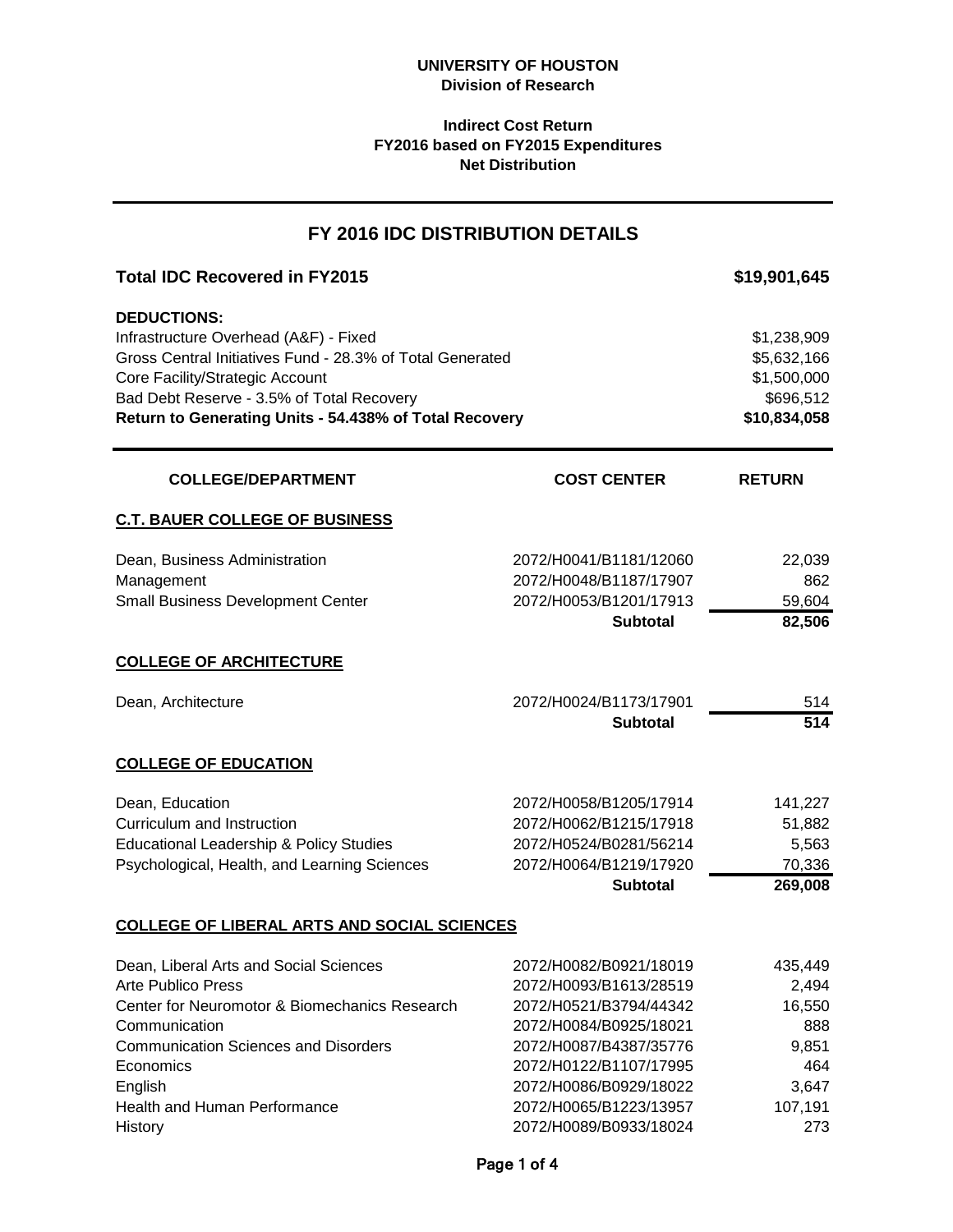#### **UNIVERSITY OF HOUSTON Division of Research**

#### **Indirect Cost Return FY2016 based on FY2015 Expenditures Net Distribution**

| <b>COLLEGE/DEPARTMENT</b>             | <b>COST CENTER</b>     | <b>RETURN</b> |
|---------------------------------------|------------------------|---------------|
| <b>Hobby Center for Public Policy</b> | 2072/H0128/B1149/12920 | 1.513         |
| Modern/Classical Languages            | 2072/H0092/B0937/18026 | 6.757         |
| <b>Political Science</b>              | 2072/H0124/B1111/17997 | 7,505         |
| Psychology                            | 2072/H0125/B1117/17999 | 288,264       |
| Sociology                             | 2072/H0126/B1137/18207 | 1,673         |
|                                       | <b>Subtotal</b>        | 882,519       |

# **COLLEGE OF NATURAL SCIENCES AND MATHEMATICS**

| Dean, Natural Sciences and Mathematics          | 2072/H0102/B0945/18028 | 1,276,202 |
|-------------------------------------------------|------------------------|-----------|
| <b>Biology of Behavior Institute</b>            | 2072/H0552/B2720/46572 | 4,613     |
| Biology/Biochemistry                            | 2072/H0104/B0951/18030 | 309,137   |
| Center for Nuclear Receptors and Cell Signaling | 2072/H0515/B3766/43613 | 64.624    |
| Chemistry                                       | 2072/H0107/B0991/14002 | 175,720   |
| <b>Computer Science</b>                         | 2072/H0108/B1011/18071 | 235,377   |
| Earth & Atmospheric Sciences                    | 2072/H0109/B1023/18078 | 157,028   |
| <b>Houston Coastal Center</b>                   | 2072/H0271/B4473/47017 | 2,917     |
| Institute for Climate and Atmospheric Science   | 2072/H0429/B1667/31882 | 15,909    |
| Institute for Nanoenergy                        | 2072/H0545/B3797/45491 | 3,059     |
| <b>Mathematics</b>                              | 2072/H0110/B1031/18083 | 137,332   |
| Physics                                         | 2072/H0112/B1041/18187 | 306,228   |
|                                                 |                        | --- - - - |

**Subtotal 2,688,145**

# **COLLEGE OF OPTOMETRY**

| <b>Optometry Vision Sciences</b>            | 2072/H0113/B1161/17864 | 872,486 |
|---------------------------------------------|------------------------|---------|
|                                             | <b>Subtotal</b>        | 872,486 |
| <b>COLLEGE OF PHARMACY</b>                  |                        |         |
| Dean, Pharmacy                              | 2072/H0116/B1067/12065 | 271,597 |
| Clinical Pharmacy & Administration          | 2072/H0118/B1097/18210 | 78,739  |
| Heart and Kidney Institute                  | 2072/H0117/B1079/18201 | 76,758  |
| Institute for Community Health              | 2072/H0501/B1844/41073 | 1,006   |
| Institute for Drug Education and Research   | 2072/H0422/B1621/32619 | 553     |
| Pharm Health Outcomes & Policy              | 2072/H0571/B0283/56282 | 2,873   |
| Pharmacological and Pharmaceutical Sciences | 2072/H0117/B1069/18198 | 170,120 |
|                                             | <b>Subtotal</b>        | 601,646 |

#### **COLLEGE OF TECHNOLOGY**

| Dean, Technology                                  | 2072/H0136/B1151/17859 | 124,498 |
|---------------------------------------------------|------------------------|---------|
| Center for Information Security, Research and Edu | 2072/H0554/B4472/46996 | 4.072   |
| Center for Life Sciences Technology               | 2072/H0468/B4430/43588 | 451     |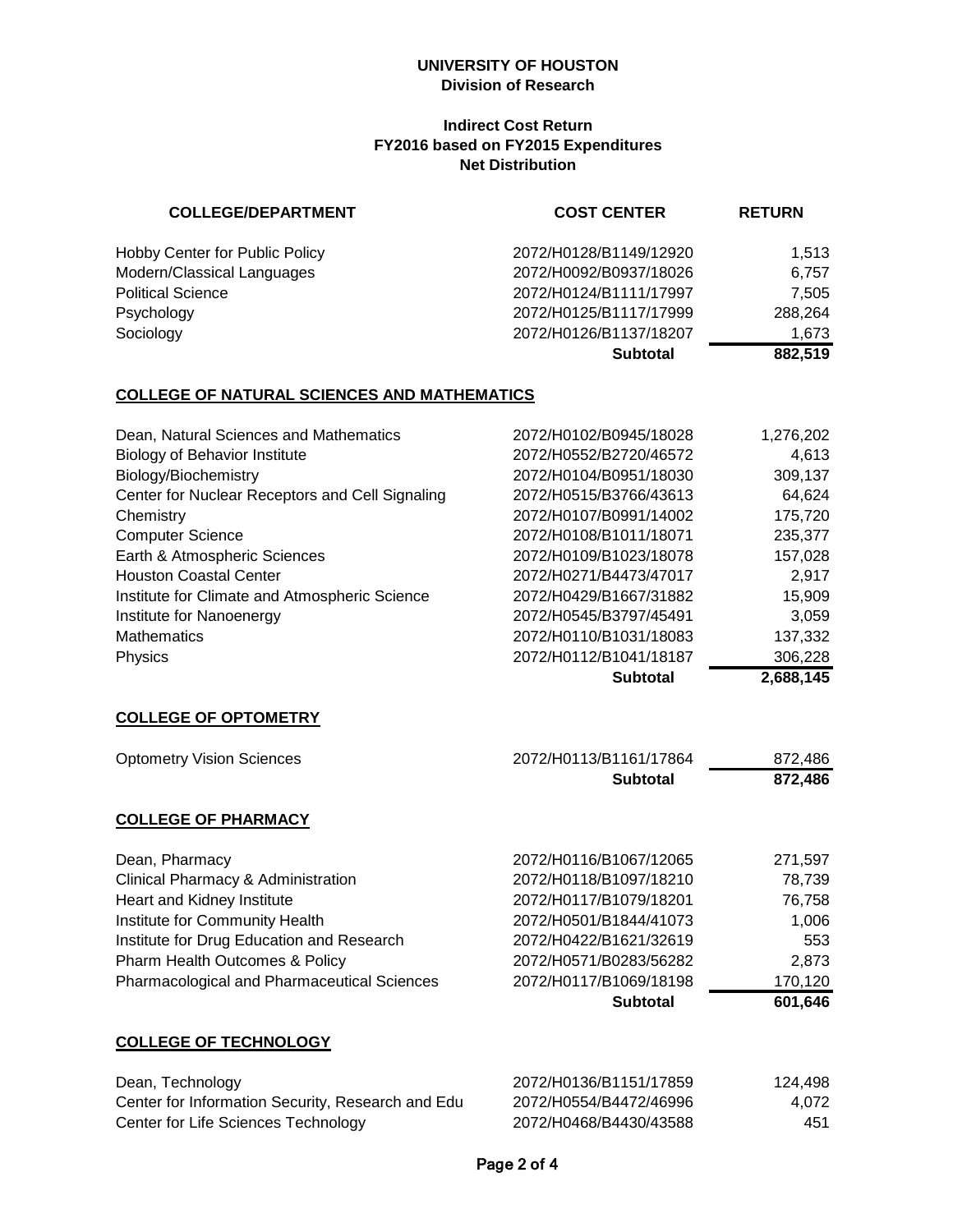#### **UNIVERSITY OF HOUSTON Division of Research**

#### **Indirect Cost Return FY2016 based on FY2015 Expenditures Net Distribution**

| <b>COLLEGE/DEPARTMENT</b>                    | <b>COST CENTER</b>     | <b>RETURN</b> |
|----------------------------------------------|------------------------|---------------|
| Center for Technology Literacy               | 2072/H0423/B2732/46882 | 10.997        |
| <b>Engineering Technology</b>                | 2072/H0139/B1674/32555 | 71,924        |
| Human Development and Consumer Science       | 2072/H0140/B1675/32557 | 10,812        |
| <b>Texas Manufacturing Assistance Center</b> | 2072/H0281/B1676/32617 | 10,550        |
|                                              | <b>Subtotal</b>        | 233,303       |

#### **CULLEN COLLEGE OF ENGINEERING**

| 2072/H0073/B0896/18011<br>2072/H0541/B2218/45956<br>2072/H0455/B1804/37929<br>2072/H0512/B4450/43616 | 339,816<br>219,188<br>2,661<br>13,560                                                                                                                                              |
|------------------------------------------------------------------------------------------------------|------------------------------------------------------------------------------------------------------------------------------------------------------------------------------------|
|                                                                                                      |                                                                                                                                                                                    |
|                                                                                                      |                                                                                                                                                                                    |
|                                                                                                      |                                                                                                                                                                                    |
|                                                                                                      |                                                                                                                                                                                    |
|                                                                                                      | 24,132                                                                                                                                                                             |
|                                                                                                      | 407,332                                                                                                                                                                            |
|                                                                                                      | 279,901                                                                                                                                                                            |
|                                                                                                      | 435,433                                                                                                                                                                            |
|                                                                                                      | 50,361                                                                                                                                                                             |
|                                                                                                      | 194,317                                                                                                                                                                            |
|                                                                                                      | 1,771,185                                                                                                                                                                          |
|                                                                                                      | 2072/H0066/B0862/17895<br>2072/H0071/B3793/44312<br>2072/H0069/B0919/18018<br>2072/H0067/B0864/17896<br>2072/H0068/B0882/18122<br>2072/H0070/B0886/18123<br>2072/H0072/B0892/18009 |

#### **DIVISION OF RESEARCH**

| VP-Research                                    | 2072/H0233/B0818/18094 | 296,070   |
|------------------------------------------------|------------------------|-----------|
| Advanced Manufacturing Institute               | 2072/H0579/B0397/56520 | 4,324     |
| Center for Advanced Computing and Data Systems | 2072/H0246/B0822/18096 | 82,437    |
| <b>Center for Advanced Materials</b>           | 2072/H0453/B1730/36385 | 23,240    |
| Center for Biomedical & Environmental Genomics | 2072/H0546/B3838/45612 | 7.087     |
| <b>TcSUH</b>                                   | 2072/H0452/B0848/36896 | 300,354   |
| <b>Texas Obesity Research Center</b>           | 2072/H0500/B4422/42126 | 84,544    |
| <b>TIMES</b>                                   | 2072/H0288/B1691/34116 | 362,128   |
|                                                | <b>Subtotal</b>        | 1,160,184 |

#### **GRADUATE COLLEGE OF SOCIAL WORK**

|                                                  | <b>Subtotal</b>        | 133.081 |
|--------------------------------------------------|------------------------|---------|
| Child & Family for Innovative Research           | 2072/H0509/B1171/43450 | 53.183  |
| Center for Health Equities & Evaluation Research | 2072/H0662/B1171/48442 | 4.055   |
| Center for Drug and Social Policy Research       | 2072/H0508/B1171/43463 | 3.245   |
| Dean, Social Work                                | 2072/H0129/B1169/10692 | 72.597  |

#### **HILTON COLLEGE OF HOTEL AND RESTAURANT MANAGEMENT**

|  |  | Hotel and Restaurant Management |
|--|--|---------------------------------|
|--|--|---------------------------------|

| Hotel and Restaurant Management | 2072/H0081/B1165/17866 | 26,499 |
|---------------------------------|------------------------|--------|
|---------------------------------|------------------------|--------|